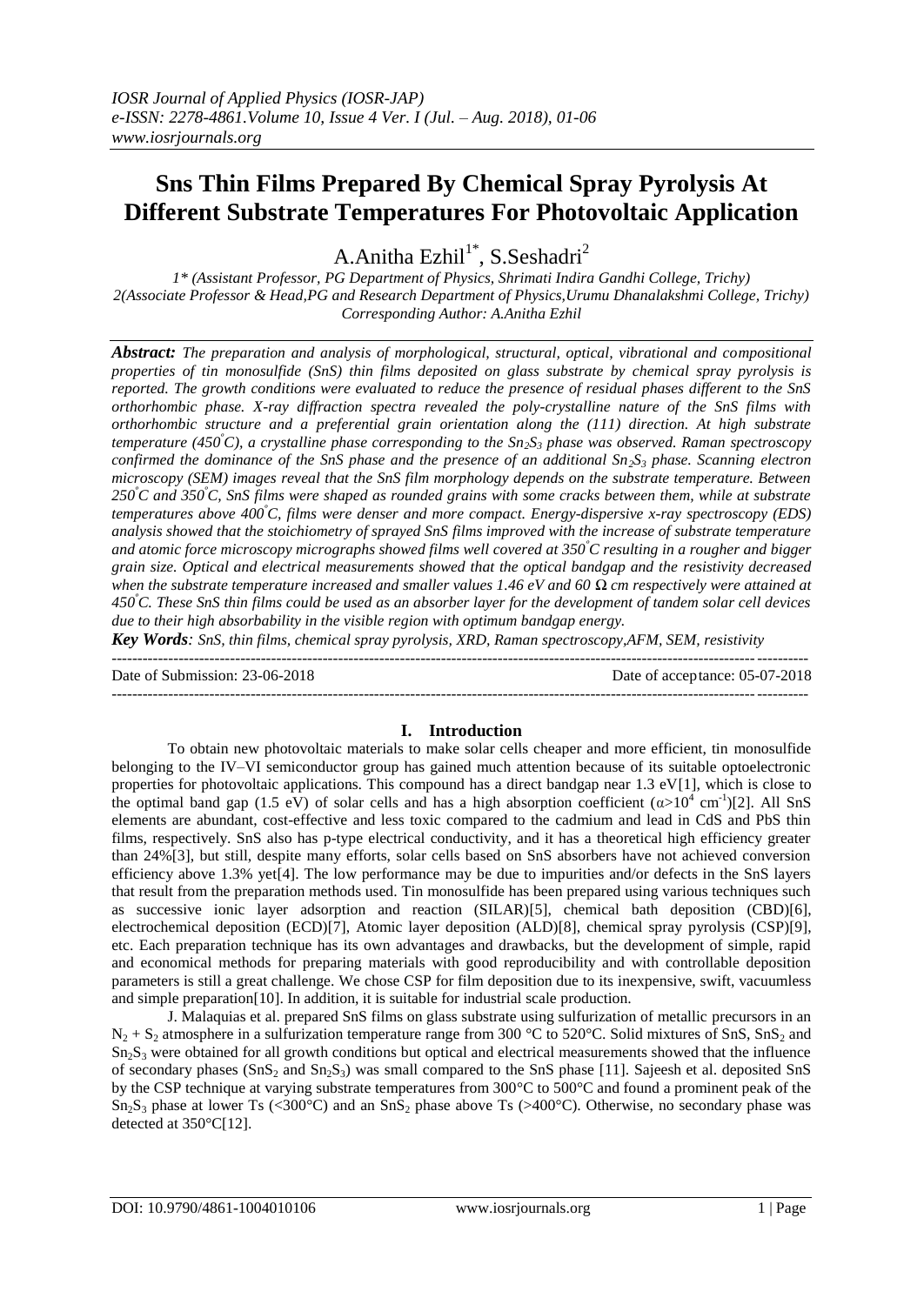In this study, we prepared SnS thin films by the CSP technique onto simple glass substrates at different temperatures using a 1:1 ratio [S]/[Sn]. Some amount of alcohol (10%) was added to the aqueous solvent to reduce the water surface tension. The crystalline structure, morphology, chemical composition, electrical and optical properties of chemical spray pyrolysis deposited SnS thin films are reported.

## **2.1 Film Preparation**

## **II. Experimental Details**

Tin monosulfide (SnS) thin films were prepared onto glass substrates from an aqueous solution containing tin (II) chloride dihydrate (SnCl<sub>2</sub>.2H<sub>2</sub>O), thiourea (CS(NH<sub>2</sub>)<sub>2</sub>) (99%) and alcohol (10% in volume) to reduce the surface tension. The concentration of tin chloride was fixed at 0.1 M and the [S]/[Sn] ratio was 1. The substrate temperature was varied as 250°C, 300°C, 350°C, 400°C and 450°C. The volume sprayed was 5 ml, the spray rate was 1.5 ml/min, the air compressed pressure was 0.7 bar and the distance between the glass substrate and nozzle was kept at 25 cm.

Glass substrates were washed in an ultrasonic bath of acetone for 15 min, rinsed with distilled water followed by an ethanol bath for 15 min and rinsed with distilled water before drying and being used for the spray process.

## **2.1Film Characterization**

Structural properties were characterized by means of x-ray diffraction (XRD) measurement with a Rigaku Ultima IV diffractometer using CuKa radiation (1.5418 A). Phonon vibration properties were also characterized by Raman scattering measurements performed with a LabRAM HR UV spectrometer coupled to a Peltier-cooled CCD camera with a spectral resolution of  $3 \text{ cm}^{-1}$  and using a 632.81 nm laser excitation line. The morphology was characterized using JEOL-JSM6300 scanning electron microscopy (SEM) operating at 20 kV, and the atomic force microscopy (AFM) study was carried out using a Bruker Multimode 8 AFM Nanoscope V controller. Energy-dispersive x-ray spectroscopy (EDS) attached to scanning electron microscopy (SEM) was used for microanalysis. Sheet resistance was measured by the four-point probe technique and optical properties were monitored by transmittance using a Deuterium-Halogen lamp (DT-MINI-2-GS Micro Park) coupled to a 500 mm Yvon Jobin HR460 spectrophotometer using a back-thinned Si-CCD detector optimized for the UV-VIS-Infrared range.

# **III. Results And Discussion**

## **3.1 X-ray Diffraction (XRD) Analysis**

Figure 1a shows the XRD spectra of SnS thin films sprayed at various substrate temperatures, i.e., 250°C, 300°C, 350°C, 400°C, and 450°C respectively. From 250°C to 450°C the XRD peaks matched SnS orthorhombic phase (JCPDS#39-0354) well. XRD peaks were located at 26.10°, 30.47°, 31.53°, 39.05°, and 44.74°, corresponding to diffraction between the following crystallographic planes: (021), (101), (111), (131), and (141) respectively. The highest intensity observed for the (111) diffraction peak at  $31.53^\circ$  is the preferential crystallographic direction for all temperatures except for films prepared at  $300^{\circ}$ C in which the (101) peak dominates. Apart from the SnS peaks, one additional peak corresponding to the  $Sn<sub>2</sub>S<sub>3</sub>$  phase was observed in the XRD spectra for films deposited at 450°C. This peak is due to the re-evaporation of SnS and tin from the substrate surface as vapor[13].  $Sn<sub>2</sub>S<sub>3</sub>$  is a compound made of SnS and SnS<sub>2</sub>, which means that some Sn (IV) ions are present. This may happen if part of Sn  $(II)$  dismutates into Sn  $(0)$  and Sn  $(IV)$  to produce  $Sn<sub>2</sub>S<sub>3</sub>$  as a secondary phase[14,15]. It is noteworthy to notice that at 400°C and 450°C, the (101) peak tends to vanish and simultaneously an increase of the (111) main peak is observed. A decrease of other indexed peaks at all temperatures below 400°C was also observed.

Figure 1b shows a detail of the XRD pattern around the (021), (101) and (111) peaks. It is noteworthy that the (111) peak at 400 $^{\circ}$ C and 450 $^{\circ}$ C is clearly the overlap of (101) and (111) observed at substrate temperatures between 250°C and 350°C.

The lattice plane index (h k l), interplanar distance  $d_{hkl}$  and lattice parameters have the following relationship for orthorhombic crystals[16]:

$$
\frac{1}{d_{hkl}^2} = \frac{h^2}{a^2} + \frac{k^2}{b^2} + \frac{l^2}{c^2}
$$
 (1)

Using XRD data, we calculated the lattice parameters (a, b, and c) of SnS thin films. The evaluated lattice parameters of the SnS films are listed in Table I. Lattice parameters are in good agreement with the standard orthorhombic SnS pattern JCPDS#39-0354.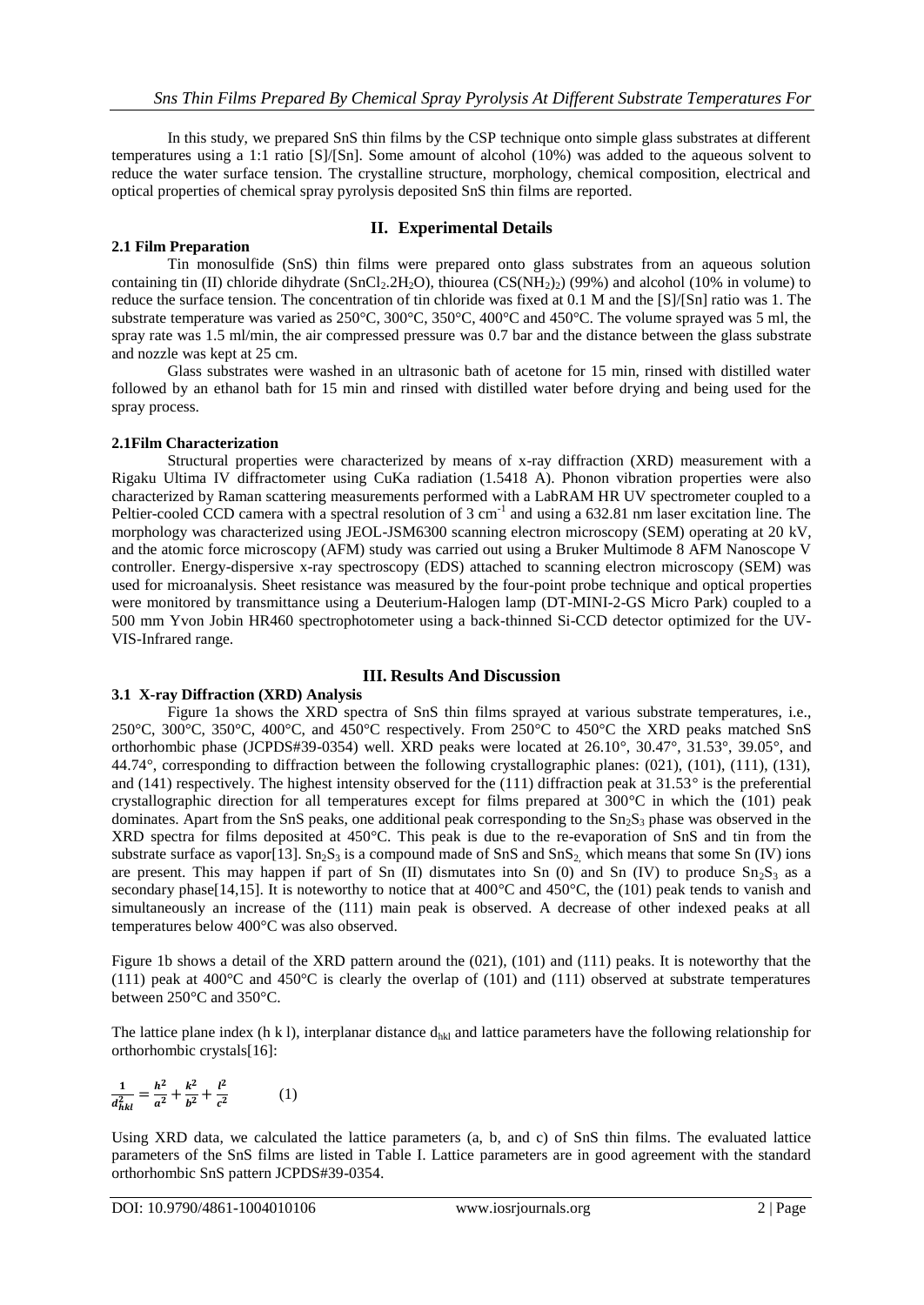The variation of the crystallite size with substrate temperature was investigated using the Debye– Scherrer formula from the (111) and (101) diffraction lines after deconvolution of wide (111) peaks at 400°C and 450°C[17]:

$$
D = \frac{K\lambda}{\beta \cos \theta} \tag{2}
$$

where **β** is the full width at half maximum (FWHM), **λ** is the wavelength of x-ray whose value is 1.5418 Å (CuK $\alpha$ ), K the Scherrer constant, which generally depends on the crystallite shape and is close to 1 (K = 0.9 was used) and  $\theta$  is the Bragg angle at the center of the peak. The crystallite size D, obtained from this equation corresponds to the mean minimum dimension of a coherent diffraction domain.

Table I shows the crystallite sizes calculated from the Scherrer's equation for (101) and (111) diffraction peaks. The trend is the higher the temperature the smaller the crystallite size and the higher the intensity. When the temperature increases, two competitive phenomena take place simultaneously: one is the increase of the crystallite size and the other one is the enlargement of the nucleation centers, which might result in an increase of the density of crystallites and then in an increase of the intensity of the diffraction peaks. In this case the second phenomenon is likely to dominate and as a result a higher density of smaller crystallites is produced when the temperature increases.

### **3.2 Raman Spectroscopy Analysis**

Raman spectroscopy is a powerful tool to analyze the phase and structure of SnS thin films. Raman spectra were analyzed to confirm the SnS phase and to identify the presence of the other phases as well. Raman spectra of SnS thin films deposited at different substrate temperatures recorded in the range 80–350 cm-<sup>1</sup> are shown in Fig. 2. Raman spectroscopy reported modes for SnS at 94 cm<sup>-1</sup>, 193 cm<sup>-1</sup>, 218 cm<sup>-1</sup>, and cm<sup>-1</sup> assigned to Ag, and cm<sup>-1</sup>, cm<sup>-1</sup>, and 178cm<sup>-1</sup> belonging to B2 g and for  $Sn_2S_3$  with a mode at 307 cm<sup>-1</sup>[11,18,19].

The Raman mode at 307 cm<sup>-1</sup> confirms the presence of the  $Sn<sub>2</sub>S<sub>3</sub>$  phase for films deposited at 450°C, which is in good agreement with the XRD spectra in Fig.1, in which the presence of the  $Sn<sub>2</sub>S<sub>3</sub>$  for films deposited at  $450^{\circ}$ C and no Raman mode corresponding to  $SnS<sub>2</sub>$  were observed. Otherwise, Raman spectra also confirm that the SnS phase is obtained in all samples prepared at different temperatures. Therefore, both Raman and x-ray diffraction results were complimentary.

## **3.3 Scanning Electron Microscopy Analysis**

An electron beam is used to scan the surface of films in the scanning electron microscope by applying a typical acceleration voltage of 20 kV. Scanning electron microscopy characterization was carried out on all samples, and representative micrographs are shown in Fig. 3. SEM studies revealed that the SnS thin films deposited from 250°C to 350°C substrate temperatures were well covered and strongly adherent to the glass surface with the formation of agglomerations of small grains probably formed due to the segregation of excess tin. At 400°C and 450°C SnS films were homogeneous, dense, pinhole free and more compact than films sprayed at lower temperatures. At lower temperatures (below 400°C), SnS grains had a spherical shape, being almost uniform and some voids between them were observed. At higher temperatures (at 400°C and 450°C), the grainy surface structure disappeared and films were denser and more compact.

### **3.4 Atomic Force Microscopy Analysis**

The surface topography of SnS films grown at different substrate temperatures was examined by atomic force microscopy and 2-D pictures scanning in an area of 3µm X 3µm and a scale bar in the height of 70 nm are shown in Fig. 4. When the substrate temperature increased from  $350^{\circ}$ C to  $450^{\circ}$ C, the film surface roughness decreased from 24.7 nm to 16.6 nm probably due to the suppression of the segregation of tin on the surface. Films deposited at  $350^{\circ}$ C were the roughest (24.7 nm) and had the largest grain size (252 nm), while films prepared at 450°C had the lowest roughness (16.6 nm) and the smallest grain size (148 nm). Roughness and grain size for all samples are shown in Table II. Furthermore, when the substrate temperature increased from 350°C to 450°C, the void fraction over the surface decreased, resulting in a reduction of the roughness (Table II). Therefore, the film surfaces were smoother compared to films prepared at 250°C and 300°C. The difference between the crystallite size given by Scherrer's equation and the grain size given by AFM is due to the fact that a grain is an agglomeration of several crystallites.

Taken into account the data provided by XRD and AFM measurements, the increase of substrate temperature results in the formation of a larger number of crystallites but with smaller sizes. This effect can be related to the generation of a higher density of nucleation centers with the temperature resulting in a higher density of crystallites but with smaller sizes.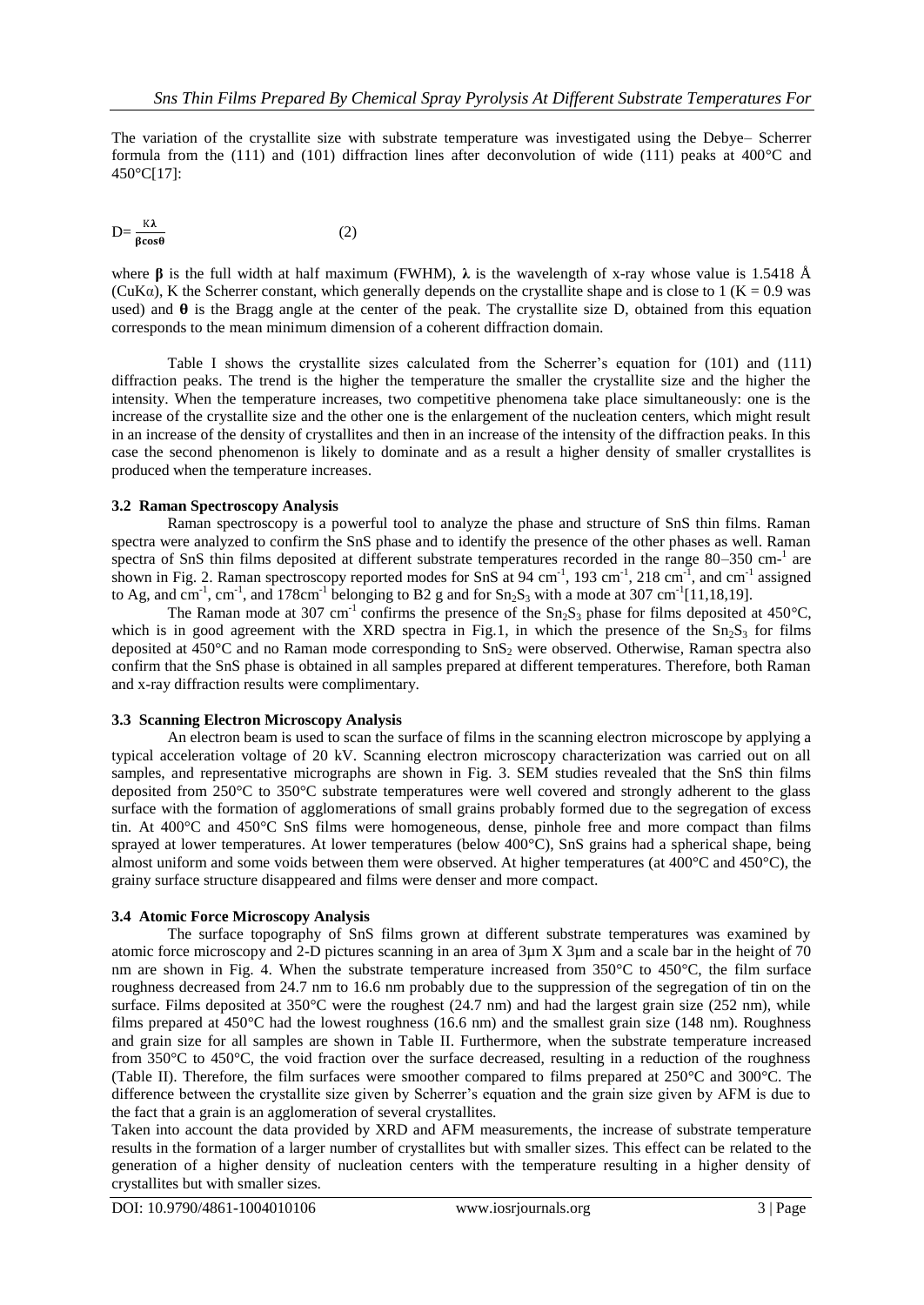#### **3.5 Energy-Dispersive X-ray Spectroscopy Measurements**

Energy-dispersive x-ray spectroscopy is a powerful technique to analyze the chemical composition of the sample, being based on x-rays emitted by the atoms in the sample. The molar ratios shown in Table III indicate that all films contain only sulfur and tin. The proportion of S and Sn in SnS thin films revealed that when the substrate temperature between them were observed. At higher temperatures (at 400°C and 450°C), the grainy surface structure disappeared and films were denser and more compact.

#### **3.6 Electrical Measurements**

The resistivity of the samples was obtained by the four-probe technique. Table IV displays the thickness, sheet resistance, and resistivity of all samples in relation to the substrate temperature. A decrease in the resistivity of films was observed when the substrate temperature rose from 250°C to 450°C, being correlated with the decrease of film thicknesses. The lowest thickness (576 nm) and resistivity (60  $\Omega$  cm) were obtained for films prepared at the highest temperature of 450°C.

#### **3.7 Optical Analysis**

The optical transmittance of SnS thin films deposited by CSP onto simple glass taken in the range of 500–1000 nm is displayed in Fig. 5. We noted a low transmittance at low substrate temperature of 250°C and an increase of the transmittance from 300°C to 450°C due to the decrease of thickness when the substrate temperature increased from 250°C to 450°C. We also noted, particularly, that films prepared at a substrate temperature in the range of 350°C to 450°C had the same transmittance variation. For all films, the transmittance starts above 800 nm, as characteristic for an SnS absorber layer.

The bandgap energies for SnS thin films were obtained from optical transmission data plotting  $(Ah\nu)^2$ versus hυ at various temperatures, where A is the absorbance and hυ is the photon energy. The calculated optical bandgap for every sample appears in the Fig. 6. At lower temperatures, 250°C and 300°C, a suitable bandgap energy between 1.70 eV to 1.74 eV was calculated, while at a higher substrate temperature, in the range of 350°C to 450°C, the gap energy decreased from 1.50 eV (the ideal bandgap energy) to 1.46 eV. The change in preferred film orientation from (010) to planes can be correlated to the change in the optical gap energy of SnS thin films; the optical bandgap of SnS changed from 1.74 eV to 1.46 eV when the substrate temperature increased from 300°C to 450°C respectively, where the parallel plane was replaced by a plane perpendicular to the surface.



## **IV. Figures And Tables**









Fig. 3: SEM images of SnS thin films deposited at different substrate temperatures.

Fig. 4: AFM micrographs of SnS thin films deposited at different substrate temperatures.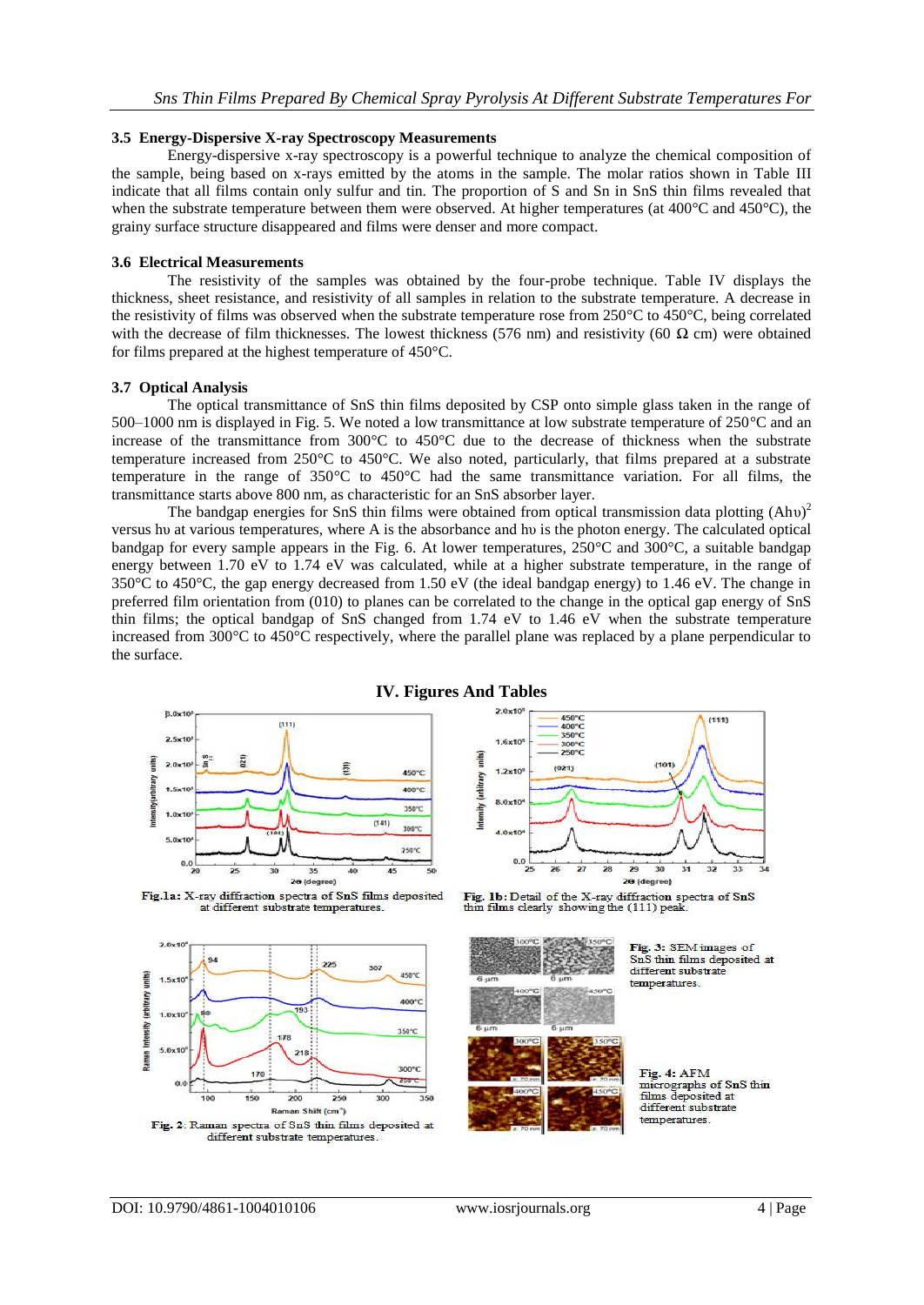

Fig. 5: Optical transmission spectra of SnS thin films deposited with different substrate temperatures

| $Ts$ (°C)             | (nm) | Crystallite size Lattice parameters (A) |       |       |
|-----------------------|------|-----------------------------------------|-------|-------|
|                       |      | а                                       | h     | c     |
| 250                   | 23.5 | 4.18                                    | 11.18 | 4.03  |
| 300                   | 20.9 | 4.17                                    | 11.26 | 4 0 1 |
| 350                   | 13.6 | 4.34                                    | 10.45 | 3.97  |
| 400                   | 11.5 | 4.22                                    | 11.28 | 3.92  |
| 450                   | 11.6 | 4.19                                    | 11.32 | 4.04  |
| Standard-<br>039-0354 |      | 4.32                                    | 11.19 | 3.98  |

Table 1: Crystallites' size and lattice parameters of SnS

thin films deposited at various substrate temperatures.



Fig. 6: Plot of (Ahv)2 vs. the photon energy (hv) of SnS thin films prepared with different substrate temperatures

| Ts(C) | Roughness (nm) | Grain size (nm) |
|-------|----------------|-----------------|
|       |                |                 |
| 250   | 20.6           | 174             |
| 300   | 17.3           | 219             |
| 350   | 24.7           | 252             |
| 400   | 21.5           | 177             |
| 450   | 16.6           | 148             |

Table 2: Roughness and grain size of SnS thin films prepared at various substrate temperatures.

**Thickness** 

 $(nm)$ 

1530

1350

1090

912

576

 $\mathbb{R}^2(\Omega)$ 

 $1.13 \times 107$ 

 $0.90 \times 107$ 

 $0.81 \times 107$ 

 $0.58 \times 107$ 

 $1.04 \times 106$ 

p

 $(\Omega \cdot cm)$ 

1695

1215

883

529

60

| Ts(C) | %Sn  | <b>%S</b> | S/Sn |
|-------|------|-----------|------|
| 250   | 56.4 | 43.6      | 0.77 |
| 300   | 56.1 | 43.9      | 0.78 |
| 350   | 55.3 | 44.7      | 0.81 |
| 400   | 53.3 | 46.7      | 0.88 |
| 450   | 52.6 | 47.4      | 0.90 |



Table 4: Thickness and Resistivity measurements of SnS thin films deposited onto glass substrate at different temperatures.

# **V. Conclusions**

Temperature

 $(C)$ 

250

300

350

400

450

Tin monosulfide (SnS) thin films were deposited by the CSP technique using  $SnCl<sub>2</sub>.2H<sub>2</sub>O$  and  $CS(NH<sub>2</sub>)<sub>2</sub>$  as precursors of tin (II) and sulfur respectively. All films were polycrystalline and crystallized in the SnS orthorhombic phase with (111) as the main peak. No  $\text{Sn}_2$  Raman mode was observed, while  $\text{Sn}_2\text{S}_3$  modes were detected, thus confirming the XRD results. In addition, two SnS modes were observed in all samples. The SnS films showed a granular morphology between 250°C and 350°C, while at 400°C and 450°C, films became denser and more compact. According to energy-dispersive x-ray spectroscopy results, films with improved stoichiometry could be achieved with higher substrate temperatures, and AFM micrographs showed films with a